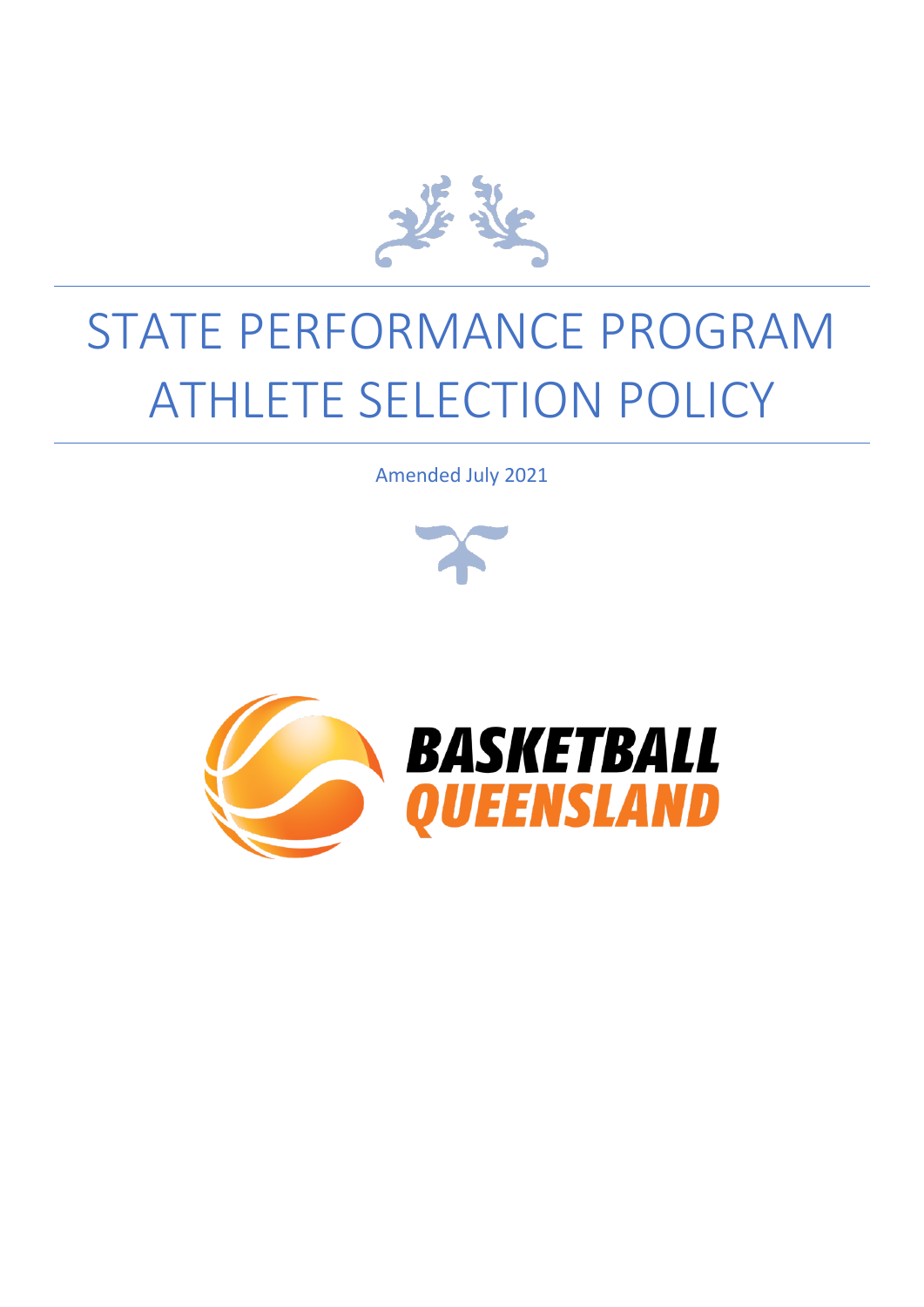# Contents

| 1. |                                                                                               |  |
|----|-----------------------------------------------------------------------------------------------|--|
| 2. |                                                                                               |  |
| 3. |                                                                                               |  |
| 4. |                                                                                               |  |
| 5. |                                                                                               |  |
|    |                                                                                               |  |
|    |                                                                                               |  |
|    |                                                                                               |  |
|    |                                                                                               |  |
|    |                                                                                               |  |
|    |                                                                                               |  |
|    |                                                                                               |  |
|    |                                                                                               |  |
|    |                                                                                               |  |
|    | 5.7 Procedure for Athletes Who Have a Valid Reason for Non-Compliance With all Eligibility or |  |
|    |                                                                                               |  |
|    |                                                                                               |  |
|    |                                                                                               |  |
|    |                                                                                               |  |
|    |                                                                                               |  |
|    |                                                                                               |  |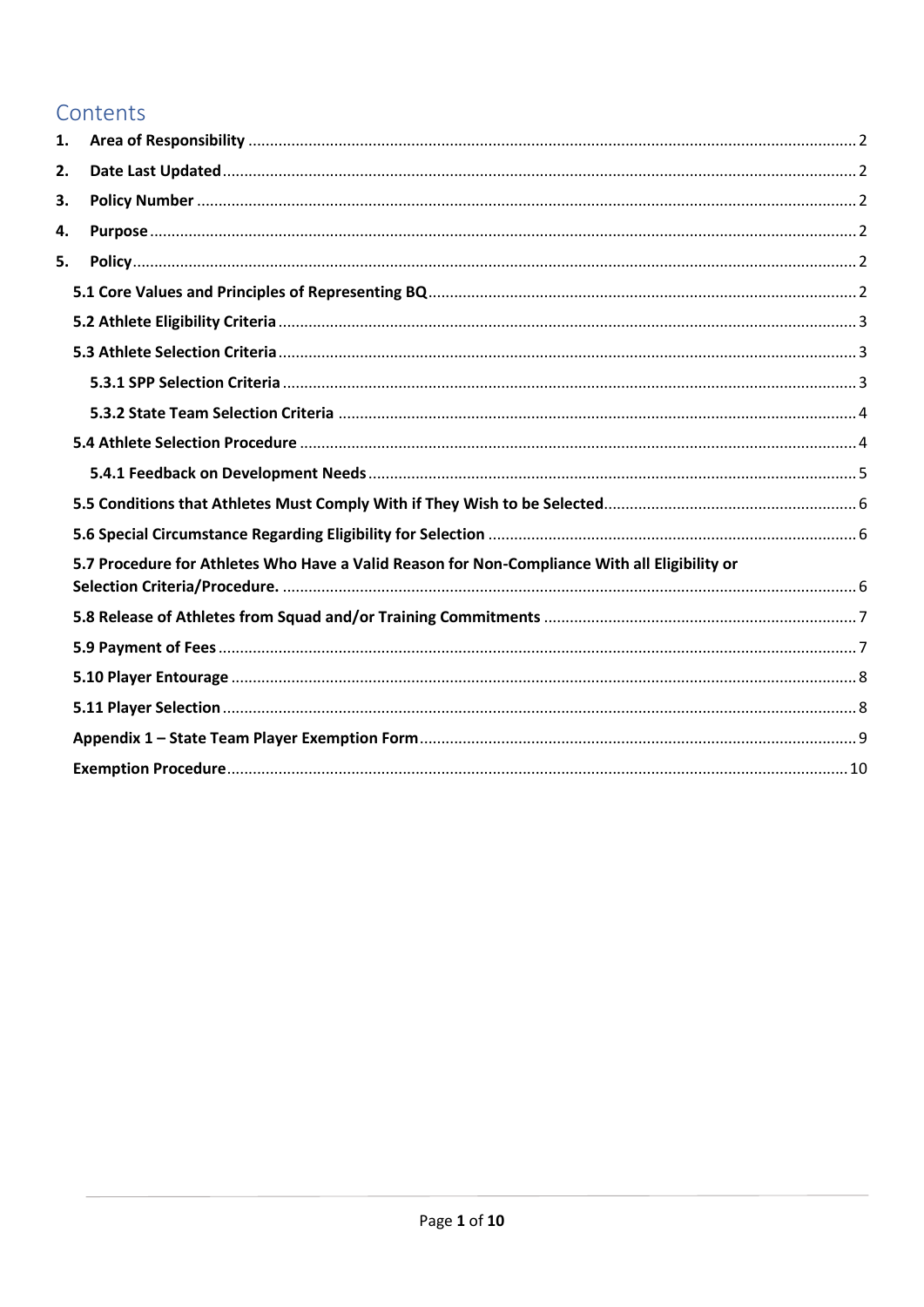# 1. Area of Responsibility

High Performance

# 2. Date Last Updated

27 July 2021

# 3. Policy Number

POLTD2

# 4. Purpose

The State Performance Program (SPP) involves the systematic and progressive identification, selection and development of athletes in Under 16 to Under 20 age groups, with the aim of preparing players to represent Queensland at the Australian Junior Championships (AJC's).

The aim of the Selection Policy is to define the process by which Basketball Queensland (BQ) will identify outstanding athletes to enable teams to be selected to State Performance Program Teams that will represent Queensland at the next and future AJC's for each age group and gender.

State Performance Program (SPP) Teams include:

- 1. Under 16, Under 18 and Under 20 State Teams; and
- 2. Development Teams that underpin the Under 16 and Under 18 State Teams.

There are boys' and girls' North Queensland and South Queensland State teams in the Under 16 and Under 18 age groups and a men's and women's Under 20 teams, making ten (10) State Teams in total.

Athletes who are selected into SPP but are not selected into the State or Development Teams remain in SPP to ensure their continued development.

# 5. Policy

#### <span id="page-2-0"></span>5.1 Core Values and Principles of Representing BQ

Representatives of BQ should display the following characteristics:

- 1. Are committed to being in their best mental and physical shape as possible.
- 2. Train and compete at their absolute best effort knowing they are representing Queensland.
- 3. Train and compete with the highest level of disciplined sportsmanship and be a good citizen.
- 4. Accept the responsibility of being a positive role model for Queensland.
- 5. Are committed to SPP and to improving basketball in Queensland.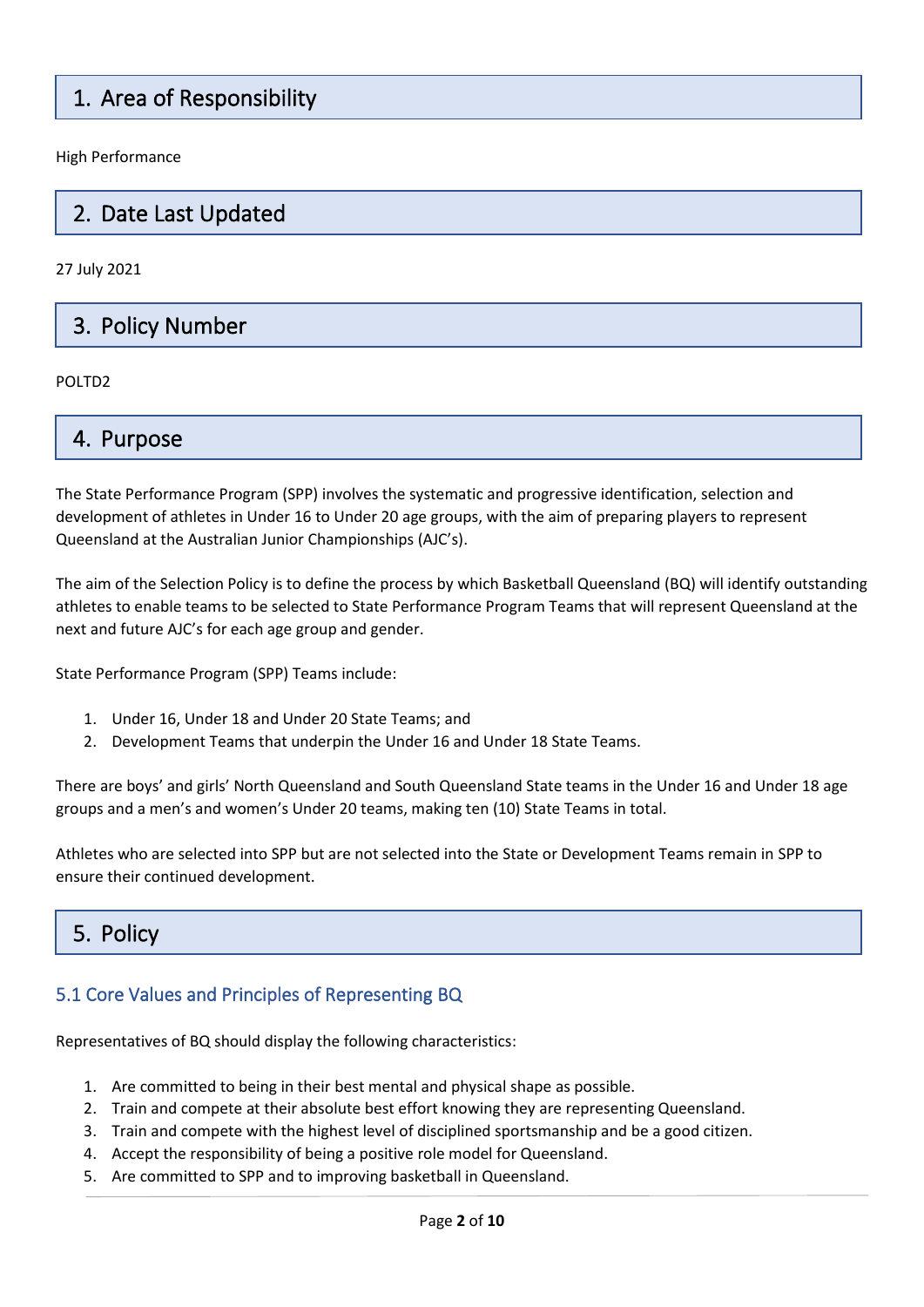6. Are bound by Basketball Australia and BQ Policies, Codes of Behaviour and By-Laws, including the Member Protection By-Law and must demonstrate appropriate behaviour both on and off the court.

# <span id="page-3-0"></span>5.2 Athlete Eligibility Criteria

Athletes seeking selection to a State Performance Program must comply with all of the following to be eligible:

- a. Athletes must be registered members of an association affiliated to BQ.
- b. Athletes and the members of their immediate family must not have any outstanding and overdue payments to an association affiliated to BQ or BQ.
- c. Athletes must register to trial for SPP at all age groups, Under 16, Under 18 and Under 20.
- d. Athletes must demonstrate behaviour that reflects the core values of representing BQ as set out in clause 5.1.
- e. Athletes must attend selection trials as determined by the BQ General Manager Game Development (GMGD). Exemptions from attending trials may be granted at the discretion of the GMGD after receiving an exemption request in writing (as detailed in Appendix 1) from the athlete concerned and the athlete complies with all other selection criteria.
- f. Under 16 and Under 18 athletes must also comply with one of the following requirements:
	- I. Australian Centre of Excellence or NBA Global Academy Scholarship Holder; or
	- II. A member of a representative team for an Affiliated Association that competes at the BQ State Championships in the age group in which the athlete is seeking selection.
- g. **PLEASE NOTE:** The SPP is part of the Australian development pathway. Consequently, if players choose to trial for another country, they will be ineligible for selection in the Queensland State Performance Program.

# <span id="page-3-1"></span>5.3 Athlete Selection Criteria

Subjectivity is an unavoidable element of selection to SPP. Nevertheless, all efforts will be made to minimise potential biases by selectors.

#### <span id="page-3-2"></span>5.3.1 SPP Selection Criteria**:**

- a. Meeting the eligibility criteria set out in clause 5.2.
- b. Demonstrated physical ability displays physical attributes of an elite basketball player with a demonstrated high level of sustained performance at selection camps, training sessions and games as specified for selection purposes.
- c. Demonstrated Athletic Ability including speed, power, endurance and an attitude or desire to become a player at the highest possible level.
- d. Assessed competencies in physical conditioning to perform at a maximum effort.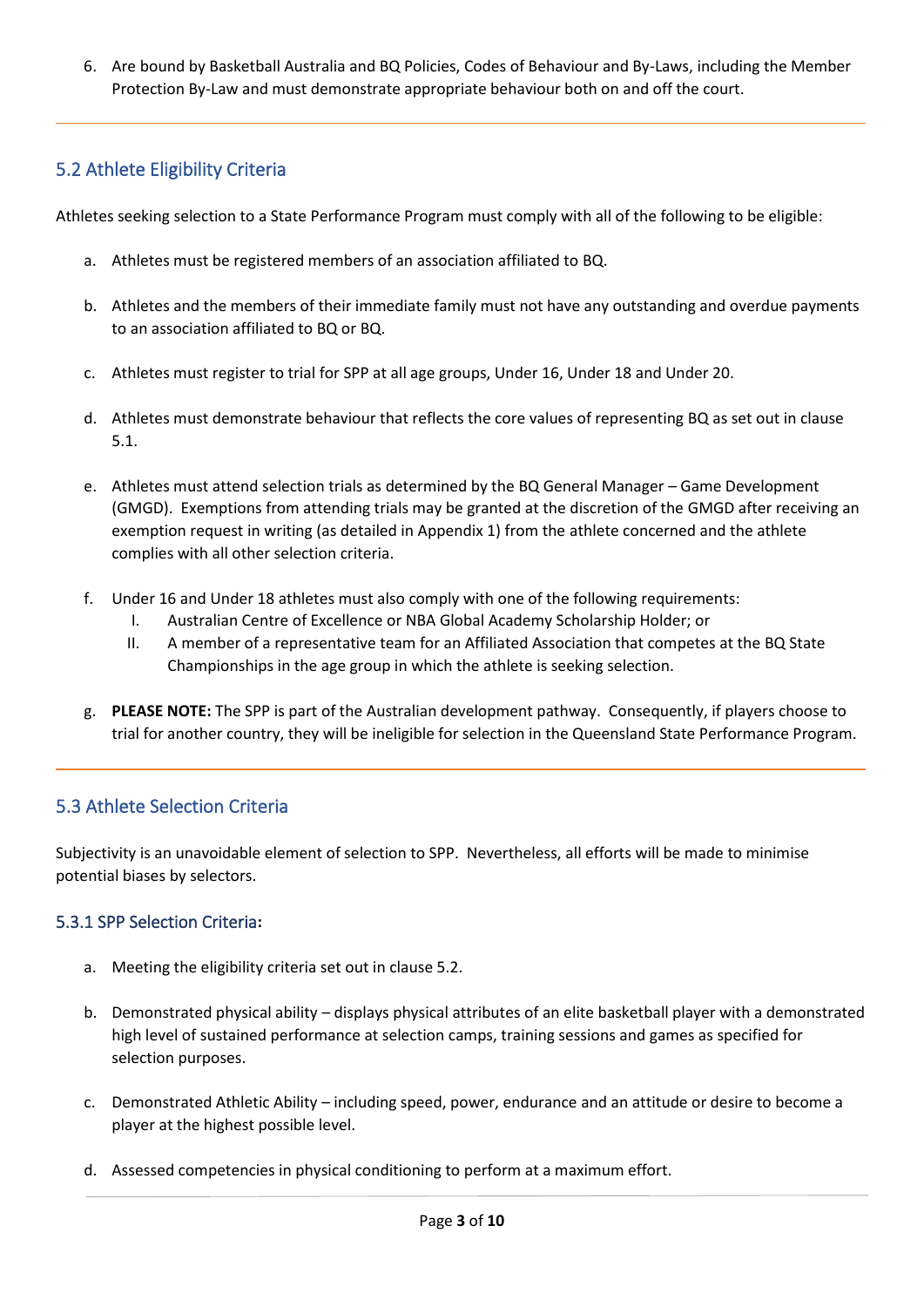- e. Demonstrated coachability, with acceptable and applied behaviour, potential to be socially compatible sense of "team ethic" within a group which includes the following attributes.
	- I. Be highly receptive to coaching and be co-operative within the team coaching environment.
	- II. Assessed competencies in comprehension of verbal instruction and the ability to execute skills and competitive play following instruction.
	- III. Desire to learn and develop.
	- IV. Demonstrated self-drive with an attitude of excellent self-discipline and standards of behaviour.
	- V. Outstanding desire and commitment to working hard at improving mental, physical and basketball skills.
	- VI. Assessed competencies in the core values of being a national level basketball player.
- f. Demonstrated skill level and competency under competitive play.
- g. Game Sense Competency assessed competency at game standard level being able to adapt and perform at higher national level.

#### <span id="page-4-0"></span>5.3.2 State Team Selection Criteria

- a. Physical development, athleticism, skill level, game sense and an overall ability to compete at an AJC in the current year.
- b. A history of notable or outstanding performance at the following:
	- I. AJC's;
	- II. The State Performance Program;
	- III. QSL, NBL1 North or equivalent competitions; or
	- IV. Association representative competitions.
- c. Demonstrated high level of performance at selection camps, sessions and games specified and viewed for the selection process.

#### <span id="page-4-1"></span>5.4 Athlete Selection Procedure

- a. Athletes must register for SPP trials in the manner prescribed by BQ.
- b. Athletes who have registered for SPP trials will be provided with the selection criteria prior to the initial selection trial session. All athletes have the responsibility to familiarise themselves and understand the selection criteria (which will be available on the BQ website) prior to the selection trial.
- c. Once selected in SPP. Athletes attend weekly training sessions leading into Queensland State Championships where they are monitored, assessed and developed.
- d. There will be a minimum of four (4) and a maximum of six (6) hours of trials conducted before the SPP Extended Squads of approximately thirty (30) athletes in each gender and region (North and South Queensland) are announced.
- e. Athletes are then viewed for further assessment at SPP sessions and while competing in regional and/or Queensland State Championship games.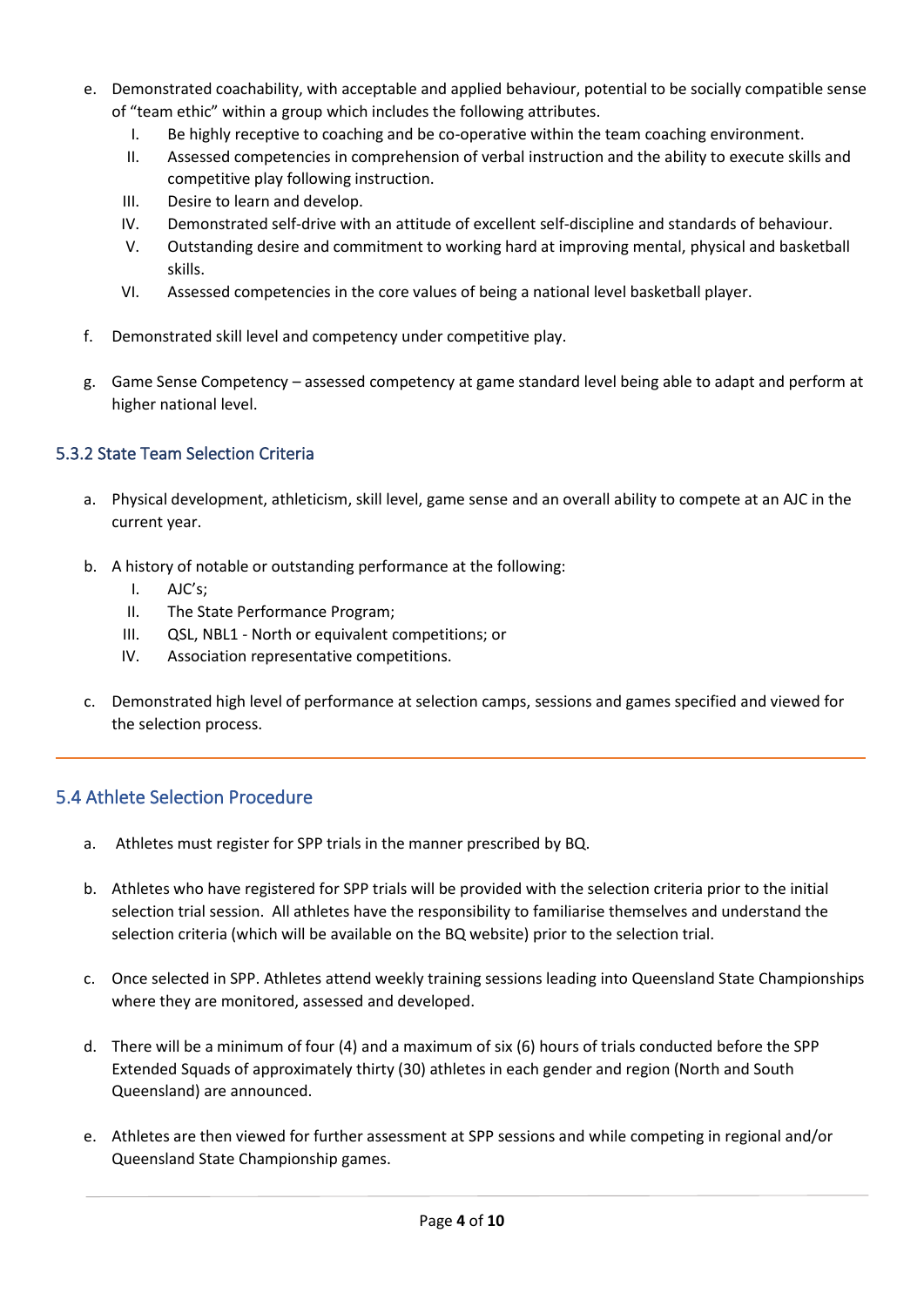- f. Following the Queensland State Championships, the number of athletes in the SPP is reduced to approximately fifteen (15) and these athletes are invited to a State Team Selection Camp.
- g. Athletes will be selected for either the North or South State Teams based on the association they represented at the BQ State Championships. Players representing associations from Bundaberg and all associations north of that will be selected into the North State Teams and athletes representing associations south of Bundaberg will be selected into South State Teams. This is regardless of the location of their family residence.
- h. BQ will appoint a Head Coach for each State Team selected from the SPP athletes.
- i. The State Team Selection Panel will assess the ability of the athletes to meet the demands of the State Team standards against the stated criteria.
- j. A final ten (10) athletes will be recommended by the selection panel.
- k. All recommendations from the Selection Panel must be approved by the GMGD prior to notifying athletes.
- l. The selection panel for each team will consist of:
	- I. An Independent Chair (i.e., not a BQ employee and not a member of the staff of any State or Development Team).
	- II. The appointed Head Coach for the team.
	- III. The appointed Assistant Coach/s for that team.
	- IV. The BQ State Performance Manager.
	- V. The GMGD or their nominee.
- m. Members of the Selection Panel will attend camps, training sessions, association games and practice games until the final team selection is made at the State Team selection camp which will be held after the State Championships. Each selector will have one equal vote. Majority decision will apply. The GMGD has the power to overrule selection decisions it is felt that a selection is inappropriate. The independent chair will oversee the process to ensure that athletes are afforded procedural fairness in the selection process.

#### <span id="page-5-0"></span>5.4.1 Feedback on Development Needs

- a. Feedback will be provided to SPP athletes prior to completion of SPP when the final team of ten (10) is selected under the following scenarios:
	- I. Athletes invited to the State Team Selection Camp, but not selected to the State Team, will be given face-to-face development feedback by the State Team Head Coach prior to the conclusion of the final selection camp or session.
	- II. SPP athletes not invited to the State Team Selection Camp will also be provided with the opportunity for face-to-face feedback which will be provided by the State Performance Manager (SPM) or their nominated coach.
- b. Feedback on development of athletes not selected at State Team Selection Trials will be referred to the athlete's respective association representative coach of association lead coach. Due to the number of athletes attending trials, feedback to all athletes not selected would be impossible.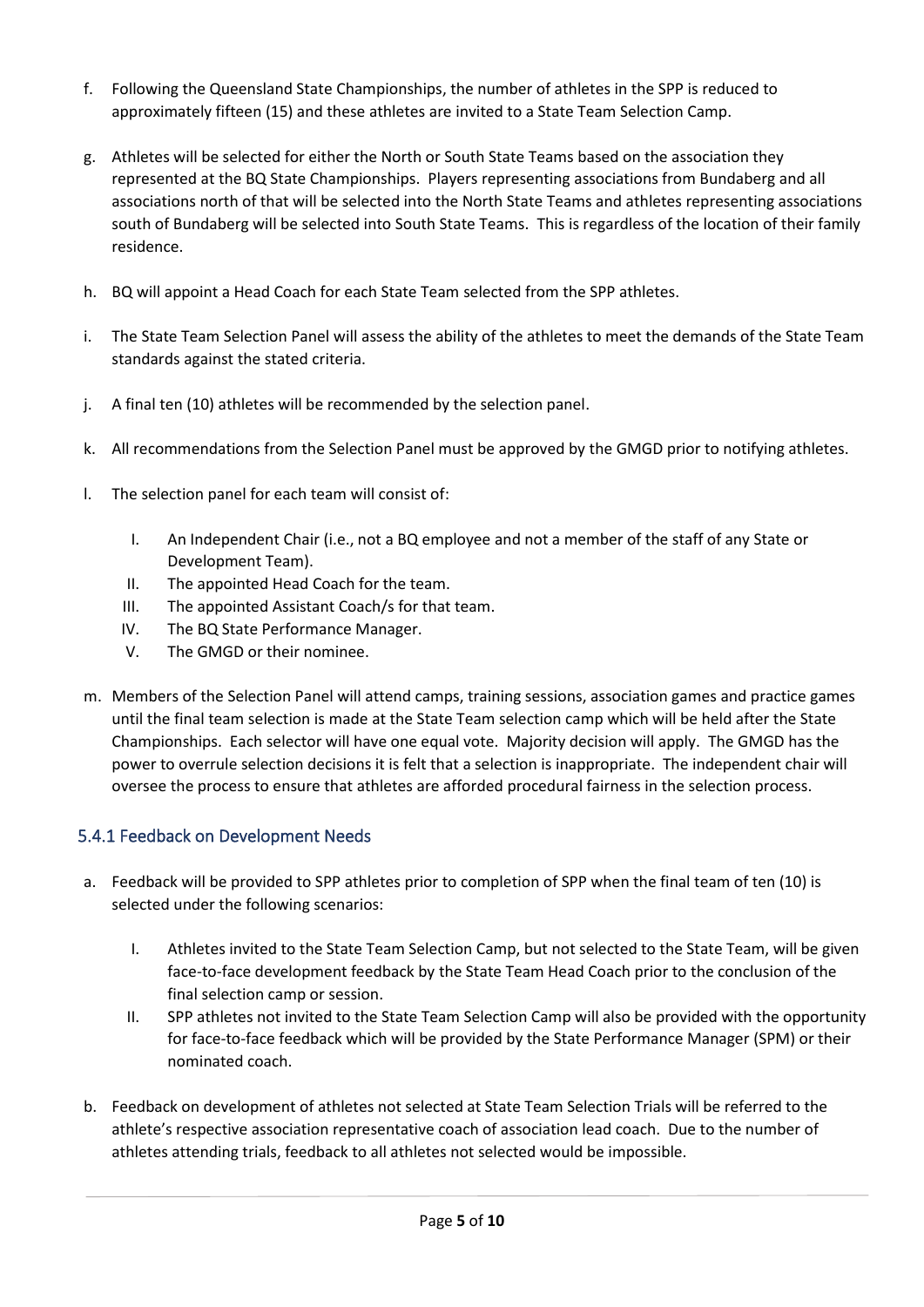# <span id="page-6-0"></span>5.5 Conditions that Athletes Must Comply With if They Wish to be Selected

Athletes should make themselves available for all training sessions. Athletes in exceptional circumstances who are not available to train or play scheduled selection events must contact the Team Staff as soon as practical to discuss the issue. A medical certificate from a doctor or physiotherapist should be supplied if athletes are unable to attend a session for medical reasons. Situations of other sport commitments will not be considered as exceptional. Commitment to the State Performance Team should be a first priority to maintain a place within the team.

#### 5.5.1 Under 20 Age Division Teams

- a. Queensland State (combination of North and South) Open selection trials initially for eligible athletes will be held on a date and at a venue determined by BQ each year in both North and South Queensland (numbers permitting). Member associations will be notified of the time and location of the trials, and this will also be posted to the BQ website and social media platforms.
- b. Under 20 Men's and Women's squads must be named no later than ten (10) weeks prior to the AJC commencement. Responsibility for Payment forms must be returned no later than eight (8) weeks prior to the commencement of the AJC and full payment must be received no later than two (2) weeks prior to the commencement of the AJC.

### <span id="page-6-1"></span>5.6 Special Circumstance Regarding Eligibility for Selection

- a. BQ may choose to provide team selectors with a list of approved players who have gained exemption from all of the selection criteria, but who may be considered for selection. Selection will then be undertaken on the basis of the merits of all the eligible athletes to the best of the selectors' ability and knowledge. It is not intended that athletes listed will enhance or prejudice their chance of selection nor is it intended that not being on this list will enhance or prejudice the chance of athletes in attendance of trials.
- b. An athlete who transfers from another State and registers as a player with a BQ member association who misses the SPP trial date but has been selected in an equivalent interstate program may register for SPP after the trial date with the approval of the GMGD.

### <span id="page-6-2"></span>5.7 Procedure for Athletes Who Have a Valid Reason for Non-Compliance With all Eligibility or Selection Criteria/Procedure.

- a. Any athlete who believes that they have a valid reason for being unable to comply with any of the selection eligibility, criteria and/or procedures may appeal in writing to the GMGD to be considered for selection with all the other athletes. Each application will be considered on its merits. The decision made by the GMGD will be final.
- b. Legitimate reasons for such an appeal include, but are not limited to:
	- I. Being unable to trial because of injury. If this is the case, medical evidence must be provided about the extent of the injury and the prognosis so that it can be determined if the athlete will be available for the State Team if selected.
	- II. Inability to obtain a release from the Basketball Australia Centre of Excellence.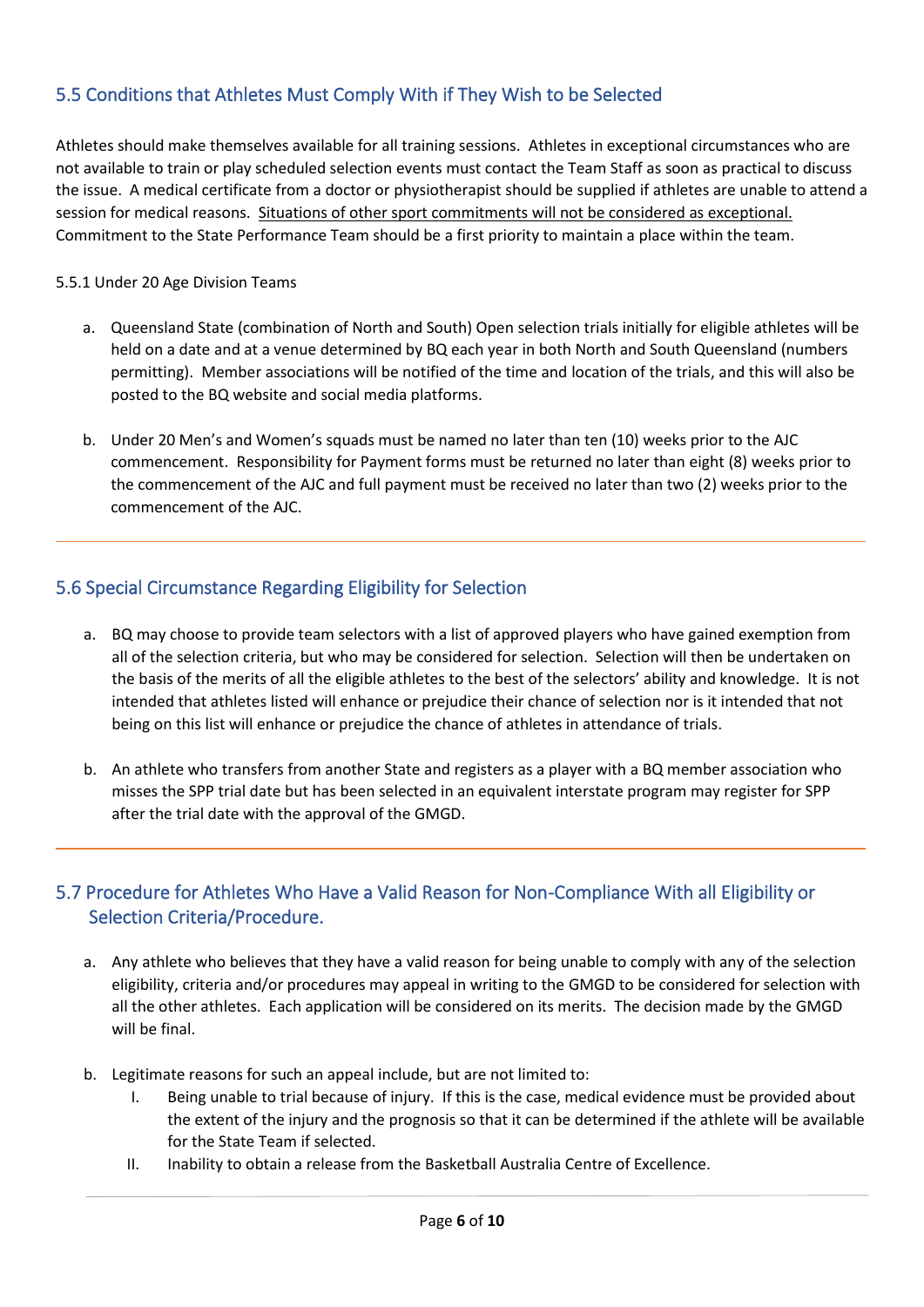III. Inability to obtain a release where the player is under a professional contract to an elite basketball team such as a WNBL or NBL team. Written evidence must be provided.

# <span id="page-7-0"></span>5.8 Release of Athletes from Squad and/or Training Commitments

- a. Athletes who are in a Basketball Australia program or are scholarship holders at the Australian Centre of Excellence will prioritise commitment to the Basketball Australia programs when there is a clash with Queensland State Team training. State Team Head Coaches should raise this as early as possible with the SPM(SPM) so that the SPM can negotiate with Head Coach of the Basketball Australia program to ensure maximum availability of athletes in the State Team training.
- b. Under 18 athletes who have a written contract with an NBL, WNBL or NBL1 North team must meet their contractual obligations to that team as a first priority. The Head Coach of the team to which the player is contracted may agree to release the athlete to the State Team. State Team Head Coaches should attempt to negotiate with Head Coach of the team to which the athlete is contracted to ensure maximum availability of athletes in the State Team training. If the athlete is unavailable to attend sufficient training sessions due to these commitments, they may be replaced at the sole discretion of BQ.
- c. Athletes who have BQ National Performance Program (NPP) scholarships must give the commitments of NPP first priority if or when the commitments clash with State Team training or games, unless a release is agreed by the GMGD.
- d. Release from State Team training for athletes who are involved in NBL1 North competition will be at the discretion of the State Team Head Coach under the following conditions:
	- I. This clause only applies to athletes who don't have professional contracts with the team.
	- II. If any athlete is released to play under this clause all other athletes in the team or squad that have the same circumstance and who apply for release must also be released.
	- III. Use of this clause by the Head Coach of the State Team must be considered carefully. Circumstances will be different from year to year and team to team. A decision to allow release under this clause may be affected by the number of athletes in the team who are automatically entitled to be released.
	- IV. Dates set in the BQ Calendar for Under 16 and Under 18 State Team Training cannot be altered. Consequently, alternative training times cannot be substituted for State Teams to suit the release of athletes.
	- V. Head Coaches must decide (under guidance of the SPM) on their position under this clause before training commences, communicate this to the athletes and apply it consistently throughout the training period.

# <span id="page-7-1"></span>5.9 Payment of Fees

- a. BQ wishes to support junior athletes to enable participation in all State Teams that compete in Australian Championships or Development Teams. There is, however, a cost in participating that athletes, through their families, must pay to be eligible to participate in State or Development Teams. BQ does provide some support to families on the following basis:
	- I. Where there are special circumstances BQ offers assistance to families of Under 16 and Under 18 State Team athletes through a Financial Assistance scheme. This scheme can provide some financial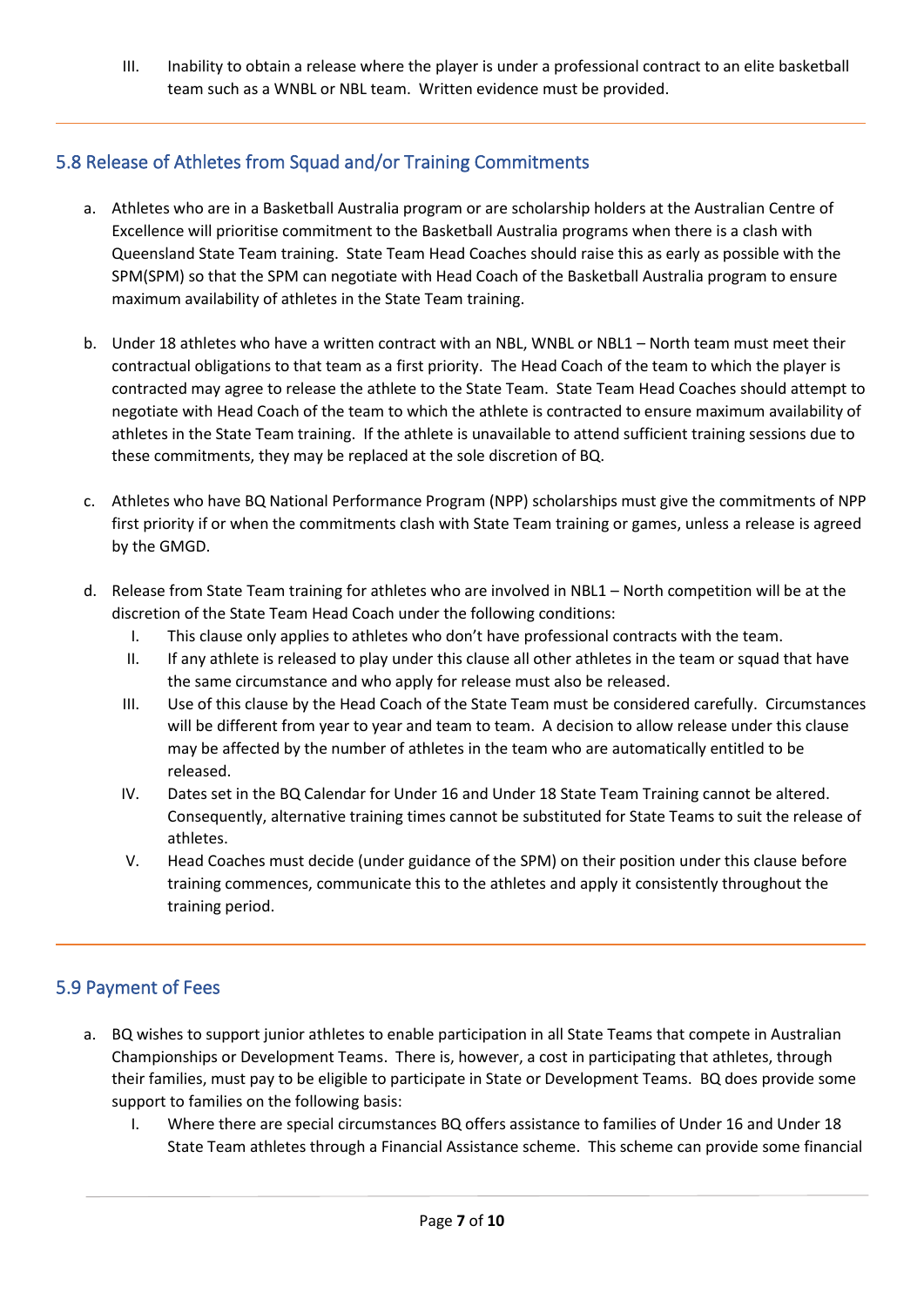support through the reduction of fees and/or payment plans entered with families to provide payments spread over a longer period.

- II. There is no financial assistance offered to athletes selected in Under 20 State Teams or players selected in Development Teams that underpin Under 16 and Under 18 State Teams.
- b. The participation by athletes in BQ State and Development Teams is conditional on either payment in full of the relevant fees unless otherwise agreed by Chief Executive Officer of BQ.
- c. If fees are not paid in accordance with the method specified by BQ, BQ in its absolute discretion, may remove an athlete from participating in a State or Development Team.
- d. As determined by BQ in its absolute discretion, a player may not be selected in a BQ State or Development team if the family has a past history of not paying the applicable fees.
- e. Removal of an athlete for not paying fees or a history of not paying fees is a last resort for BQ as the organisation has an obligation to all athletes and their families to treat everyone fairly.

#### <span id="page-8-0"></span>5.10 Player Entourage

- a. A player is deemed to be responsible for the behaviour and conduct of their entourage who attend events in which the athlete participates. The expression "entourage" includes parents, family members, coaches, trainers, friends and any other person associated with the player.
- b. If it is determined that a Code of Conduct breach has occurred by a member of the entourage, then it is open to BQ to impose a penalty on the athlete as follows:
	- I. A determination that BQ will not accept nominations from that player for a specified period of time for future teams and may suspend the player from participating in SPP, State Teams and/or Development Teams or training for a specified period.
	- II. It is to be noted that imposing a penalty on an athlete for the behaviour of their entourage is to be seen as a last resort and disciplinary action, except in extreme cases, such action would not be taken without first having sought to engage with and counsel the offending person and the athlete in relation to the unacceptable conduct.

#### <span id="page-8-1"></span>5.11 Player Selection

a. A player who has been selected may have that selection withdrawn if in the opinion of BQ, in its absolute discretion, the involvement of that player in that team is not in the interest of the player, the team or BQ.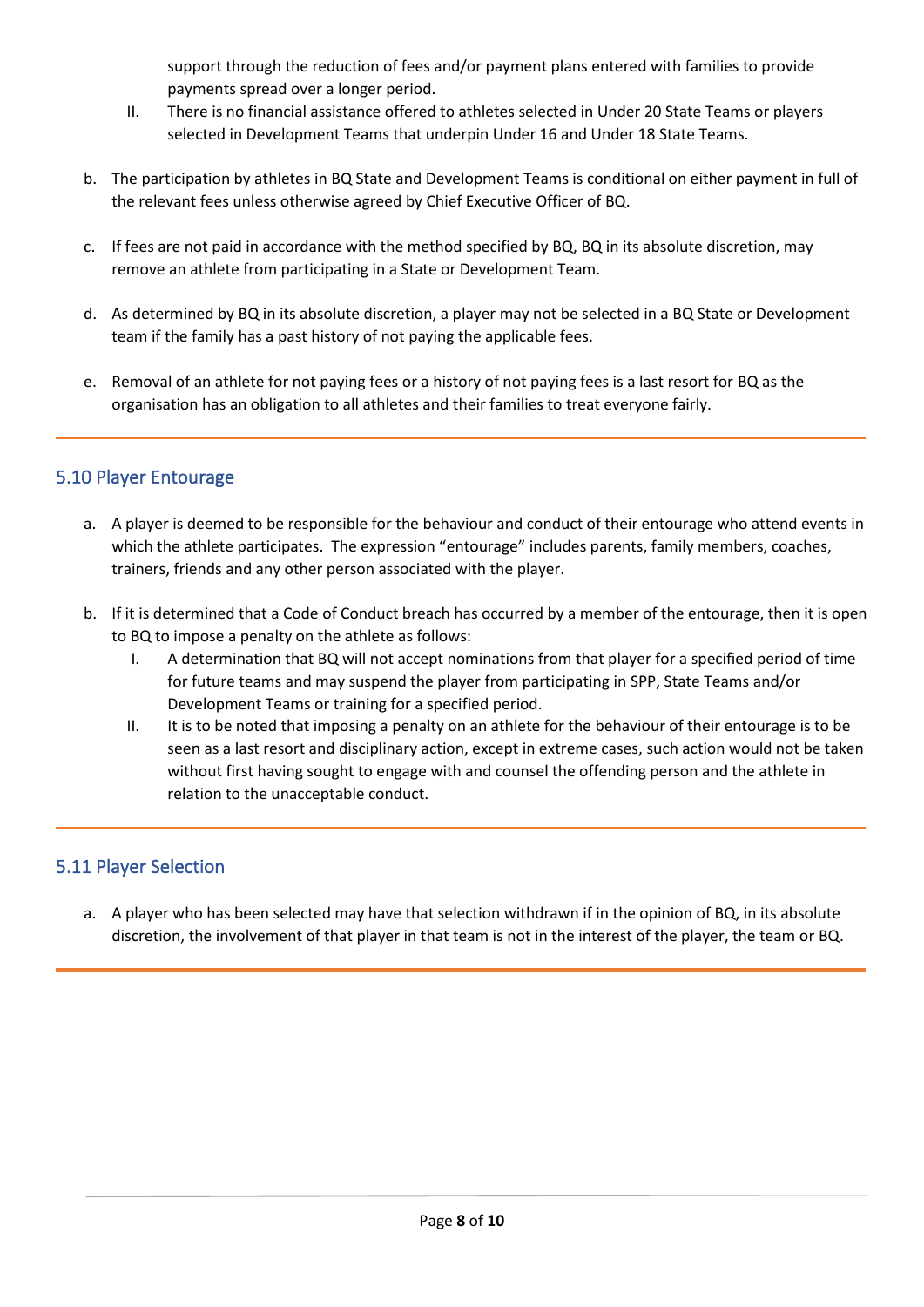#### <span id="page-9-0"></span>Appendix 1 – State Team Player Exemption Form

| Player's Name: 1990 1991 1992 1994    |  |                                                    |  |
|---------------------------------------|--|----------------------------------------------------|--|
| Address: ____________________________ |  |                                                    |  |
|                                       |  | Phone:(Home) (Mobile) (Mobile)                     |  |
| Association:                          |  | Player'sDate of Birth: / / AgeGroup:Under16□18□20□ |  |

### **Eligible Reasons for Exemptions**

Anyathlete who believes that they have a legitimate reason for being unableto comply with any part of the selection eligibility, criteria and/or procedures may appeal to Basketball QLD to be considered in the selection process along with the other athletes. Basketball QLD reserves the right to consider each case on its merits and the decision of Basketball QLD will be final. Legitimate reasons could include such situations as:

- Being unable to trial because of injury (medical evidence and the prognosis must be provided).  $\bullet$
- $\bullet$ Inability to gain release from an elite basketball development program (such as the Australian Centre of Excellence).
- $\bullet$ Inability to gain release where the player is under written and/or paid contract to elite basketball teams (such as NBL or WNBLteams).